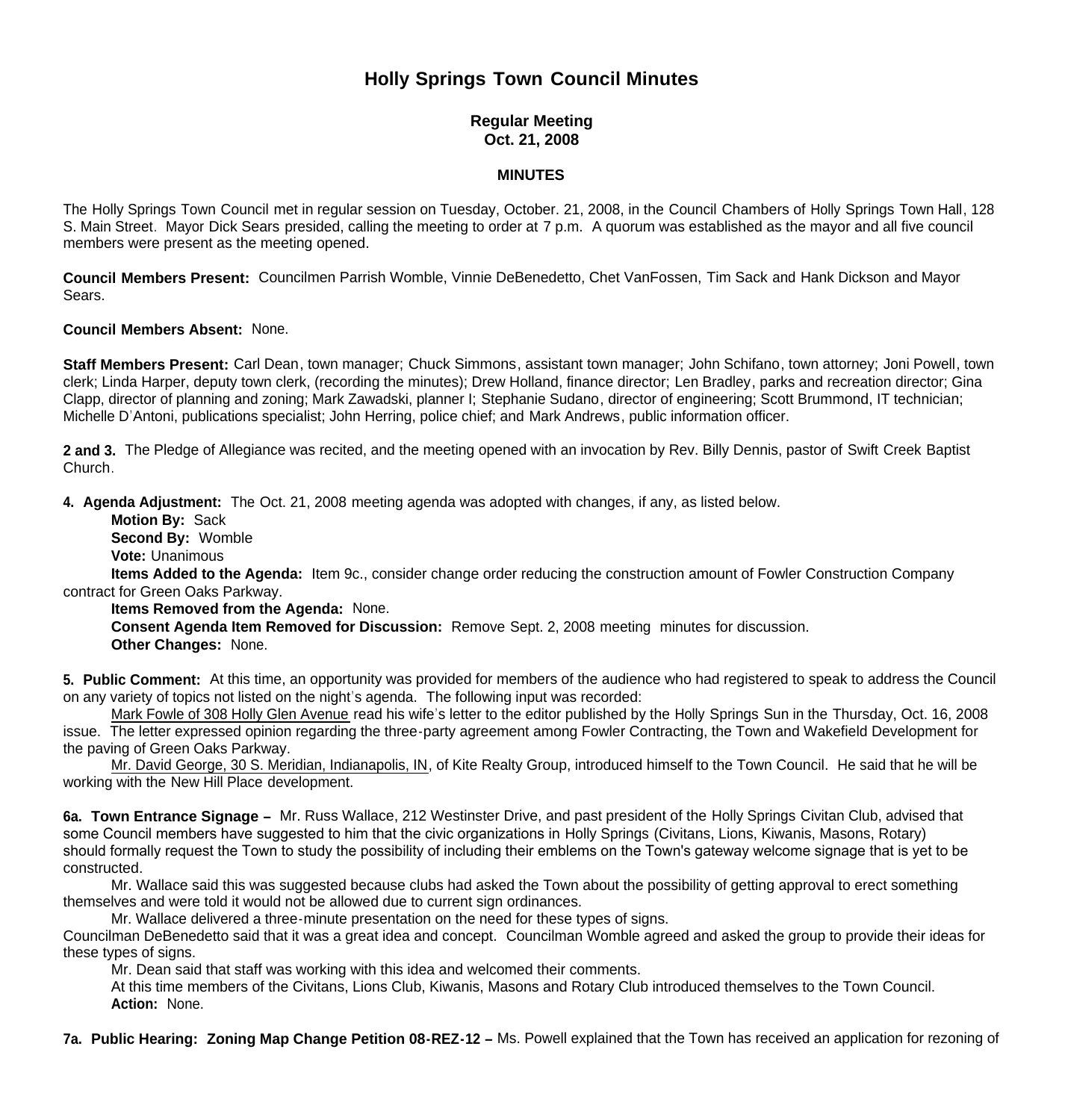two areas in the New Hill Place project area. She said the first area is approximately 0.43 acres to rezone it from CB: Community Business to R-MF-15: Residential. The second area is approximately 4.02 acres to rezone it from R-MF-15: Residential to CB: Community Business.

Ms. Powell said the rezoning request is in compliance with the comprehensive plan that allows high density as well as community businesses. The Planning Board voted with a 5 to 2 vote to approve.

With that explanation completed, Mayor Sears opened the public hearing to accept input. The following comments were recorded: None. There being no comments the Mayor closed the public hearing.

Action #1: The Council approved a motion to accept the following zoning consistency statement as true: "The requested zone map changes from CB: Community Business to R-MF-15: Residential as well as the change from R-MF-15 to CB: Community Business is consistent with Vision Holly Springs Comprehensive Plan since the Future Land Use Plan Map indicates these properties as Regional Center and this includes both commercial and high density residential."

**Motion By:** Sack **Second By:** VanFossen  **Vote:** Unanimous

**Action #2:** The Council made a motion to adopt Ordinance #R08-14 to approve Zone Map Change Petition #08-REZ-12 to change the zoning of property located near the intersection of G.B. Alford Highway and New Hill Road and more particularly described as Wake County PIN # 0649355577 (0.43 acres) from CB: Community Business to R-MF-15: High-Density Multifamily Residential and to change the zoning of approximately 4.02 acres of a portion of Wake County PIN# 0649368215 from R-MF-15: High-Density Multifamily Residential to CB: Community Business as requested by Cara Lacey of John R. McAdams, Inc.

**Motion By:** Sack **Second By:** VanFossen  **Vote:** Unanimous

*A* c*opy of Ordinance R08-14 is incorporated into these minutes as addendum pages.*

**8. Consent Agenda:** The Council approved a motion to approve items 8b through 8h on the Consent Agenda. The motion carried following a motion by Councilman Dickson, a second by Councilman VanFossen and a unanimous vote. The following actions were affected:

8a Minutes – This agenda item was removed from the Consent Agenda during agenda adjustment.

8b. Budget Report – The Council received a report of amendments to the FY 2008-09 budgets approved by the town manager. *A* c*opy of the budget report is incorporated into these minutes as an addendum page.*

8c. Budget Amendment, \$250 – The Council adopted an amendment to the FY 2008-09 budget in the amount of \$250 to accept a Cultural Center business expo sponsorship. *A* c*opy of the budget amendment is incorporated into these minutes as an addendum page.*

8d. Resolution 08-48 - The Council adopted Resolution 08-48 enacting the town's Identity Theft Prevention Program. *A* c*opy of Resolution 08-48 is incorporated into these minutes as addendum pages.*

8e. Budget Amendment, \$165 – The Council adopted an amendment to the FY 2008-09 budget in the amount of \$165 to accept insurance proceeds for an ambulance. *A* c*opy of the budget amendment is incorporated into these minutes as an addendum page.*

8f. Parks and Recreation Facility Rental Policy Amendment – The Council amended the Parks and Recreation Facility Rental policy to include rental fees and procedures for the Womble Park band shell. *A* c*opy of the rental policy is incorporated into these minutes as addendum pages.*

 8g. Utley Creek Wastewater Treatment Plant – The Council approved Change Order No. 3 to the Utley Creek Wastewater Treatment Plant project construction contract at a total contract increase of \$18,400 to provide for future addition of ultraviolet lamps. *A* c*opy of contract change order #3 is incorporated into these minutes as addendum page*s.

 8h. Piney Grove-Wilbon Road Alignment Contract – The Council entered an engineering services proposal in the amount of \$10,000 for functional alignment and design of the connection roadway between Piney Grove-Wilbon Road and Ralph Stephens Loop Road. *A* c*opy of the contract is incorporated into these minutes as addendum page*s.

**8a. Minutes –** Councilman DeBenedetto explained that he had requested to remove the Sept. 2, 2008 minutes from the Consent Agenda because he thinks that it doesn't properly reflect his concern prior to the meeting of Sept. 2. Councilman DeBenedetto said that he had requested the Council via email to delay any action on Green Oaks Parkway until the next Council meeting so that he could be in attendance. He said that he would like the Sept. 2, 2008 to reflect that comment.

Councilman Sack said that this request is not appropriate because Councilman DeBenedetto was not in attendance at the Sept. 2 Council meeting, and the minutes records the actual actions of the Board, not emails sent to administrative offices prior to the meeting.

Councilman Dickson said the meeting minutes reflect the actions of the Board and gives a general account of each agenda item. It's not customary to include prior emails from the Council making requests or asking questions to be included into the minutes.

 Councilman Sack said the Council is voting for the approval of the minutes, that the minutes reflect the correct action made by the Board and is an official record of Town actions. He said unless requesting for a correction to the testimony that was presented at the meeting, the minutes are accurate.

**Action:** After much discussion the Council approved a motion to approve the minutes of the Council's regular meeting held September 2, 2008 as written.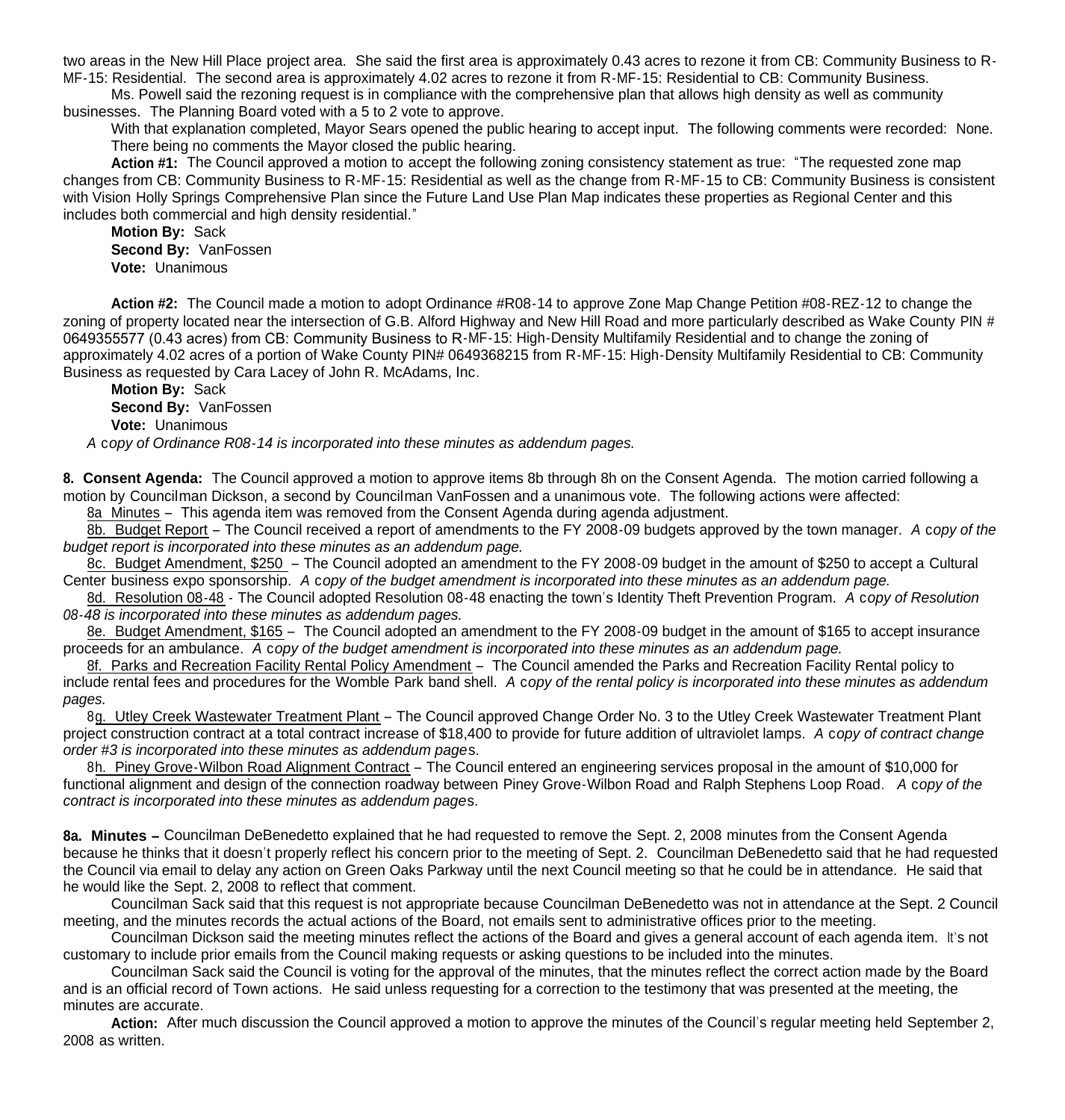## **Motion By:** Sack

Councilman Womble asked if Councilman DeBenedetto's concerns with the minutes were that they don't reflect his request to postpone action on an agenda item until the next Council meeting until he could be in attendance.

Councilman DeBenedetto said that the minutes do not reflect his email requesting to postpone action of Green Oaks Parkway until the next meeting until he could be present. He said he is requesting the email making that request be inserted in the September 2, 2008 minutes.

There was discussion among staff and Council members whether Councilman DeBenedetto's request was made known to the Council during the meeting. Mr. Dean said the meeting Power Point slide for the agenda adjustment included a notation that was pointed out by staff that Councilman DeBenedetto had requested the item be delayed.

Ms. J. Powell said that if the Board chooses to include the email language or attach the email to the minutes that she would do so by included the email as addendum pages, as other requests are handled.

## **Second By:** Dickson

Councilman Womble asked the Council's if Councilman DeBenedetto could bring up his concerns about the Green Oaks Parkway project under Other Business. The Council Members were in consensus that Councilman DeBenedetto could address that matter under Other Business.

**Vote:** The motion carried following a 4-1 vote. Councilmen VanFossen, Sack , Womble and Dickson voted for the motion. Councilman DeBenedetto voted against.

**9a. City of Raleigh Water Contract -** Mr. Dean explained that the Town has an existing contract with the City of Raleigh for 1.2 million gallons per day maximum water purchase. He said in order to utilize this purchase, the Town must pay an availability fee in an amount set by the City of Raleigh in their sole discretion (approximately \$284,544 per year before any water is purchased). The fact that Raleigh has the contractual right in the 1997 contract to set this fee at whatever they want makes for difficult budgeting in the utility fund, and with the additional capacity purchased in the Harnett County plant, it is overly redundant. Mr. Dean said he has negotiated a release from this contract commencing June 2010, and with the passage of a new interlocal agreement on emergency water supply, each municipality will be able to purchase water from each other at the bulk rate in times of need.

Mr. Dean said that prior to 1994 the Town was supplied with water by wells and he reviewed the history of the 1997 City of Raleigh contract. He said when growth began around this same time, the Town began purchasing some water to supplement the supply from wells from the Town of Apex - as a bulk customer, as they had extra water available. Holly Springs is a growing community with increasing water needs to support the continued growth, and the need for a permanent guaranteed source of water capacity was obvious to Town leaders.

 Councilman Womble asked if the Town will continue to pay the City of Raleigh the \$285,544 until 2010. Mr. Dean said yes the Town will continue to pay Raleigh that amount until 2010. He said withdrawing from the old 1997 water contract and entering into a new interlocal contract with Raleigh will save the Town money that could be applied toward the Harnett County water capacity loan.

He said the new contract gives the Town and the City of Raleigh the ability to reverse water flow in case of an emergency. If the City of Raleigh needs water, the Town can reverse the flow to Raleigh.

Councilman Sack asked if any additional work will be needed at the pump station to handle the reverse water flow from Holly Springs to the City of Raleigh. Mr. Schifano said the contract includes language for additional work and repairs on the utility lines and pump station and at whose expense it would be to accommodate reverse water flow.

 Mr. Dean said the utility line and pump station is there and operating. Mr. Dean asked Ms. Parrish if there were any upgrades needed for the pump station located on Holly Springs Road. Ms. Parrish said staff suggested installing a fire hydrant and valve at that booster pump station.

 Mr. Schifano said the contract requires the City of Raleigh to double check values and conduct an engineering study. He said the study is to elevate their water tank levels and determine how much pressure is required to send water from the Town to the Raleigh. He said the Town knows how much water is required to fill the town's tanks. He said in the event that Raleigh will need to reverse water flow Raleigh will bear all the associated cost of completing the study.

 Councilman Sack clarified that it would be the City of Raleigh's responsibility and expense to repair the lines on their side and the Town's responsibility for maintenance and repairs to the Holly Springs lines.

 There was further discussion between Councilman Sack and Mr. Schifano concerning the repairs and maintenance on the utility lines and the volume of water the Town would receive from the City of Raleigh and other contract language that may be changed during the final review.

Councilman DeBenedetto asked if the Harnett County Water Treatment Plant project was on schedule. Mr. Dean reported Harnett County has received its notice to proceed and is holding monthly progress meetings.

**Action:** The Council approved a motion to authorize the town manager to withdraw from the 1997 water contract and to enter into a new interlocal agreement with the City of Raleigh, subject to any minor modifications required by the City of Raleigh and approved by the manager and attorney.

**Motion By:** VanFossen **Second By:** Womble **Vote:** Unanimous.  *A* c*opy of the City of Raleigh Interlocal Agreement is incorporated into these minutes as addendum page*s.

**9b. Green Oaks Parkway Project –** Mayor Sears said at the Oct. 7 Council meeting this agenda item was deferred until the next meeting when all Council members were in attendance.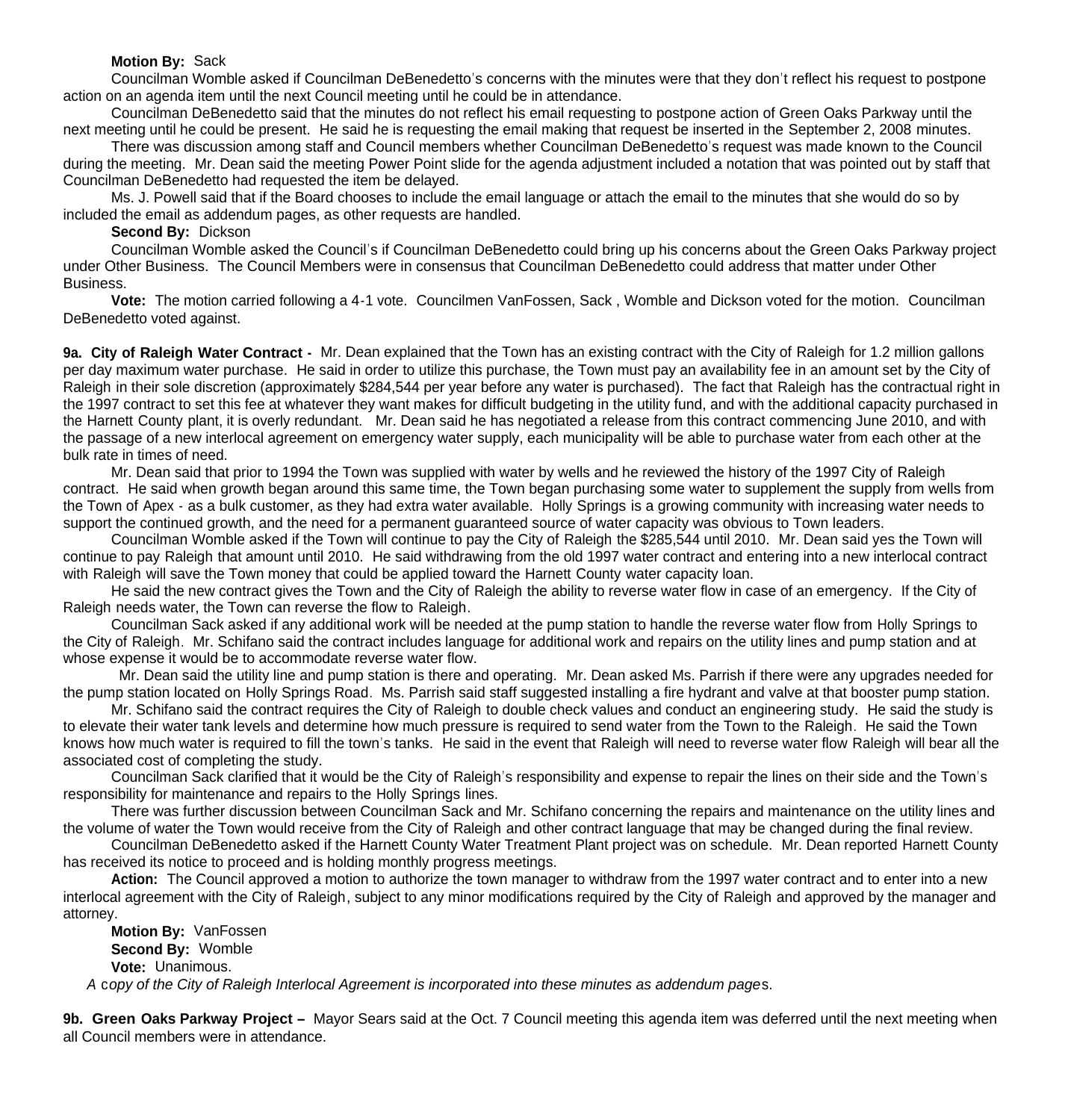Councilman DeBenedetto at this time read a timeline he devised beginning June 4, 2004 and ending September 2008 and the associated costs in his calculations for Green Oaks Parkway. Councilman DeBenedetto made the following motion: to retain outside legal counsel to advise the Town Council on seeking legal redress to recoup damages and interest on funds allocated and paid to address the Army Corps of Engineers' cease and desist order for environmental and construction missteps for Green Oaks Parkway and for the additional hours the town's staff spent related to addressing the Army Corps of Engineers' cease and desist order.

 Councilman Sack said that Councilman DeBenedetto was present at the July 15, 2008 Town Council meeting when the three-party contract was presented to the Board for approval and for funding of the project. He said the Council read and understood that this was a new contract and understood the importance of completing the project. He said all Council Members knew the situation with the developers and that the Town will be funding and completing the road. Councilman Sack said that Councilman DeBenedetto has read the time line about the project or contract, but hasn't clearly stated his problems with the contract. He said that Mr. DeBenedetto has raised a question about what he characterizes as a \$642,907 loan, and he asked Mr. DeBenedetto if he had directed those questions to the Town Attorney to explain.

 Councilman DeBenedetto said that he asked the Town Attorney and was provided with answers to those questions and said that the motion is to hire an outside attorney to address his three concerns 1) to recoup damages, and interest on funds paid to address the Army Corps of Engineers; 2) construction missteps for Green Oaks Parkway and 3) for additional manhours Town staff spent related to addressing the Army Corps of Engineers.

Councilman Sack asked what questions can an outside attorney answer about the contract that the Town Attorney couldn't answer. Councilman DeBenedetto said that he desires a fresh pair of eyes on this situation, and he reread his written motion to hire outside counsel to review the contract; and recoup the damages and interest on funds allocated and paid to address the Army Corps of Engineers for environmental; and construction missteps for Green Oaks Parkway; and for the additional hours the town's staff spent related to addressing the Army Corps of Engineers' cease and desist order.

Councilman Sack said that the request is to hire the same attorney that wrote the original three-party agreement to this roadway. Mayor Sears said that was discussed at the last meeting that Ernie Pearson was the originator of the contract and Councilman

DeBenedetto's response was that he did not know.

Councilman DeBenedetto said that Mr. Pearson has more than 20 years of experience, and that he understands that Mr. Pearson is the originator of the 2003 contract which was for water and sewer and not the roadway. Councilman DeBenedetto requested the Council to consider the motion to hire an outside attorney to advise the Town on the three issues.

After much discussion among the Council members it was the consensus of the Board to take a vote on the recommended motion.

**Action:** The Council considered a motion to retain outside legal counsel to advise the Town Council on seeking legal redress to recoup damages and interest on funds allocated and paid to address the Army Corps of Engineers' cease and desist order for environmental and construction missteps for Green Oaks Parkway and for the additional hours the town's staff spent related to addressing the Army Corps of Engineers' cease and desist order.

**Motion By:** DeBenedetto

#### **Second By:** Womble

 **Vote:** The motion failed following a 3-2 vote. Councilmen DeBenedetto and Womble voted for the motion. Councilmen Dickson, Sack, and VanFossen voted against.

**9c. Green Oaks Parkway Project –** Mr. Schifano explained that this request is to consider change order #5 that would reduce by \$58,911 the construction amount of the Fowler Contracting Company contract for Green Oaks Parkway. Mr. Schifano said the original "fill-slope" contract was approved by the Council on May 5, 2008 in the amount of \$154,279.65. He said this contract allowed the installation of power by Progress Energy to the Novartis site to be placed in its ultimate location at the shoulder of Green Oaks Parkway, in lieu of having the utility provider place temporary overhead power to be relocated at the town's expense in the future. After contract negotiations with the contractor on June 13, 2008 it was advised that there were certain "alternate" contract options that should be written into the contract, making the original possible contract amount \$174,847.25; however, the alternates were not chosen by the Town, and a cost reduction of \$58.911 from the contract amount was realized.

**Action:** The Council approved a motion to approve change order #5 to the construction contract of Fowler Contracting Company reducing the construction amount by \$58,911 for work completed on the Green Oaks Parkway project.

**Motion By:** Dickson **Second By:** Womble **Vote:** Unanimous. *A copy of the Fowler Contracting Company contract change order #5 is incorporated into these minutes as addendum pages.* 

**10. Other Business:** Councilman Dickson said that he had attended the Bass Lake Day event and it was a good event and staff was great. He commented that he would like to see more people attend and support all Town events, like the Farmers Market. Mr. Dean said that it takes time for these types of functions to grow the desired attendance.

Mayor Sears said that he agreed with Councilman Dickson's comments regarding the Farmers Market and commented that he would like to see more people attend programs at the Cultural Center.

Councilman Womble reported a sign was hit on Crittenden Lane that needs to be corrected. He asked Town staff how many proposed homes were on the original Twelve Oaks plan.